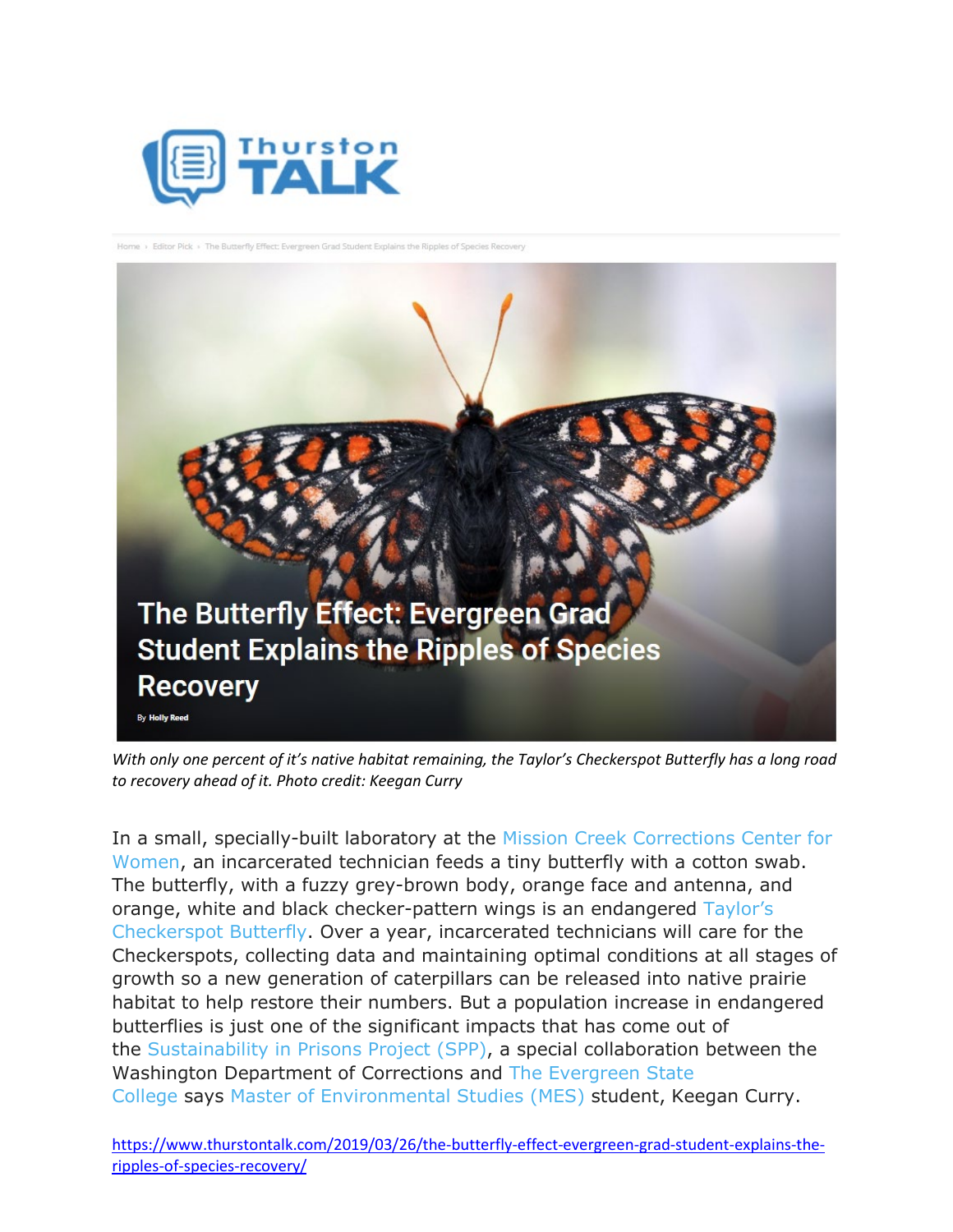

*At Mission Creek Corrections Center, Keegan Curry works in the butterfly rearing structure. Photo credit: Melissa Johnson*

For more than a decade, the mission of SPP has been "to empower sustainable change by bringing nature, science, and environmental education into prisons." Some of the rewards the SPP partnership offers include: mountains of data and research for scientific and academic communities; education and training; new-found purpose and empowerment for incarcerated individuals; opportunities for Evergreen students to work on social and environmental issues; and

collaborations between state, federal, and educational partners. The butterfly program is the accumulation of many years of hard work, Keegan explains.

## **Collaboration Between Organizations**

In 2011, the SPP partnered with the [Washington Department of Fish and](https://wdfw.wa.gov/)  [Wildlife,](https://wdfw.wa.gov/) the [Oregon Zoo,](https://www.oregonzoo.org/) [U.S. Fish and Wildlife,](https://www.fws.gov/) and the [Department of Defense,](https://www.defense.gov/) to bring a butterfly-rearing facility to Mission Creek Corrections Center for Women, a minimum-security prison in Belfair.

"The partnership was an opportunity to take [captive rearing activities at the](https://www.oregonzoo.org/sites/default/files/downloads/taylors_checkerspot_overview_booklet.pdf)  [Oregon Zooa](https://www.oregonzoo.org/sites/default/files/downloads/taylors_checkerspot_overview_booklet.pdf)nd implement the same protocols and training at the prison," says Keegan. The collaboration relied on state biologists, zoo keepers, DOC staff, and Evergreen students supporting the incarcerated technicians as they gained skills and education all while helping restore an endangered butterfly species to the wild.

The Taylor's Checkerspot lives on prairies and oak woodlands in the Pacific Northwest region. "Almost 99 percent of those prairies have been developed for housing, agriculture or other uses," says Keegan. "Only about one percent of the Taylor's Checkerspot's historic habitat remains, and what remains is in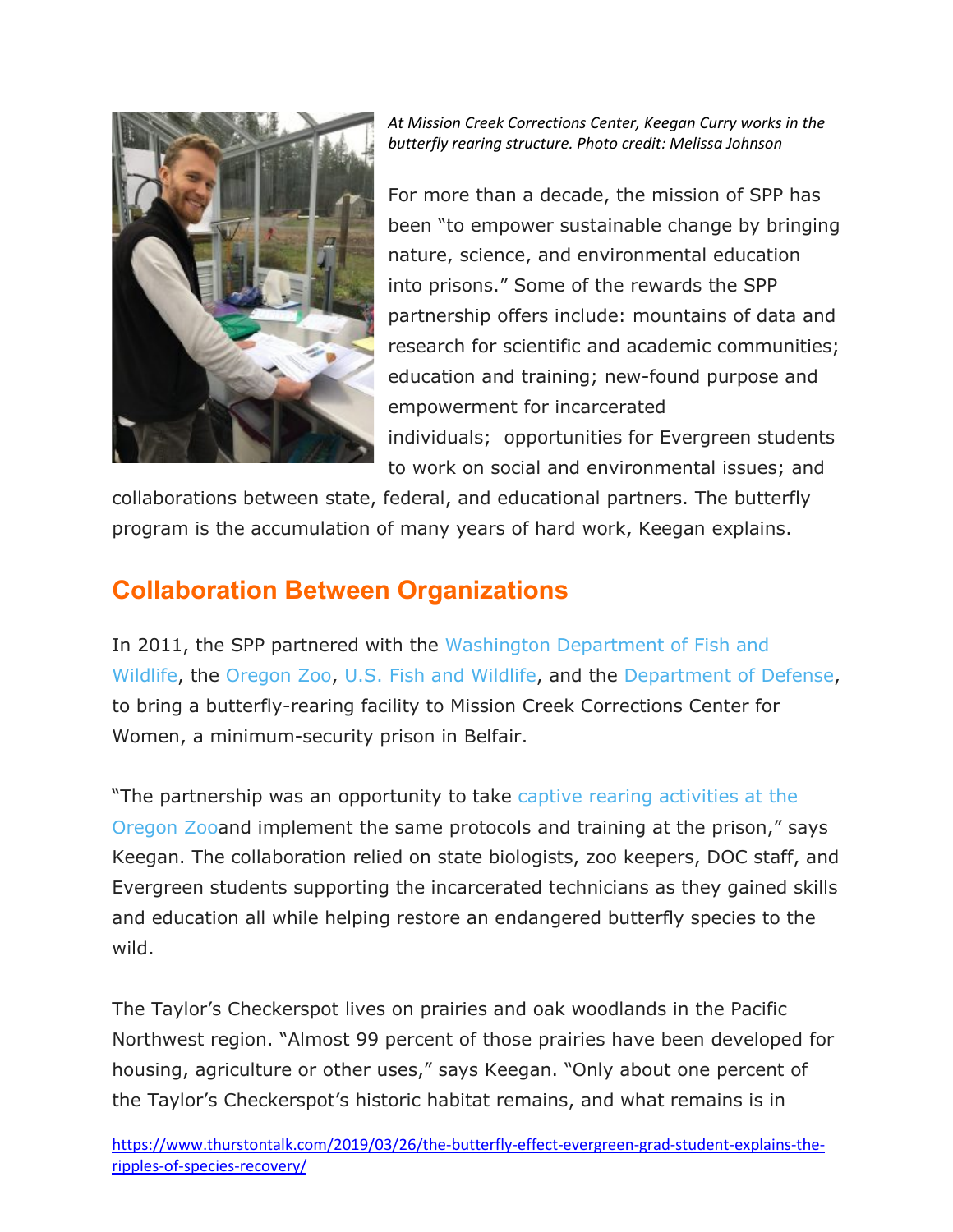isolated areas, at risk for degradation." In Washington, there are about eight populations remaining overall, and the single largest of the remaining populations is on [Joint Base Lewis McChord \(JBLM\).](https://home.army.mil/lewis-mcchord/) "JBLM has been very supportive of the recovery efforts for this butterfly," Keegan adds.

## **Important Work that's Working**

A captive rearing program takes species that are threatened or endangered in the wild, in this case, the Taylor's Checkerspot Butterfly, and raises them in captivity then releases the species into the wild to help repopulate areas where the species has faced declining numbers. This work is time consuming and laborious, and requires dedication on the part of the scientific technicians.



*Incarcerated technicians care for these endangered Taylor's Checkerspot Butterflies at all stages of life. The pupae are seen here. Photo credit: Keegan Curry*

It takes a year for a butterfly to live a full life cycle, and in that time, the incarcerated technicians witness the species up close and personal. "A lot of incarcerated people have never been

told that they are good at something, or that they can follow their curiosity and it will lead them somewhere beneficial," explains Keegan. "When the SPP brings science, nature and education into the prisons, we are saying we trust you, we believe in you and we see you as equal partners in this important work of preserving biodiversity."

Unlike a typical prison work program, this is first and foremost an educational internship. As the incarcerated technicians begin to see the importance of the education, training and work that they do, and as they realize how valued they are, they find a sense of purpose and fulfillment. Keegan explains that he and other scientific support staff are not able to be at the prison to supervise the work every day, so they leave it in the hands of the incarcerated technicians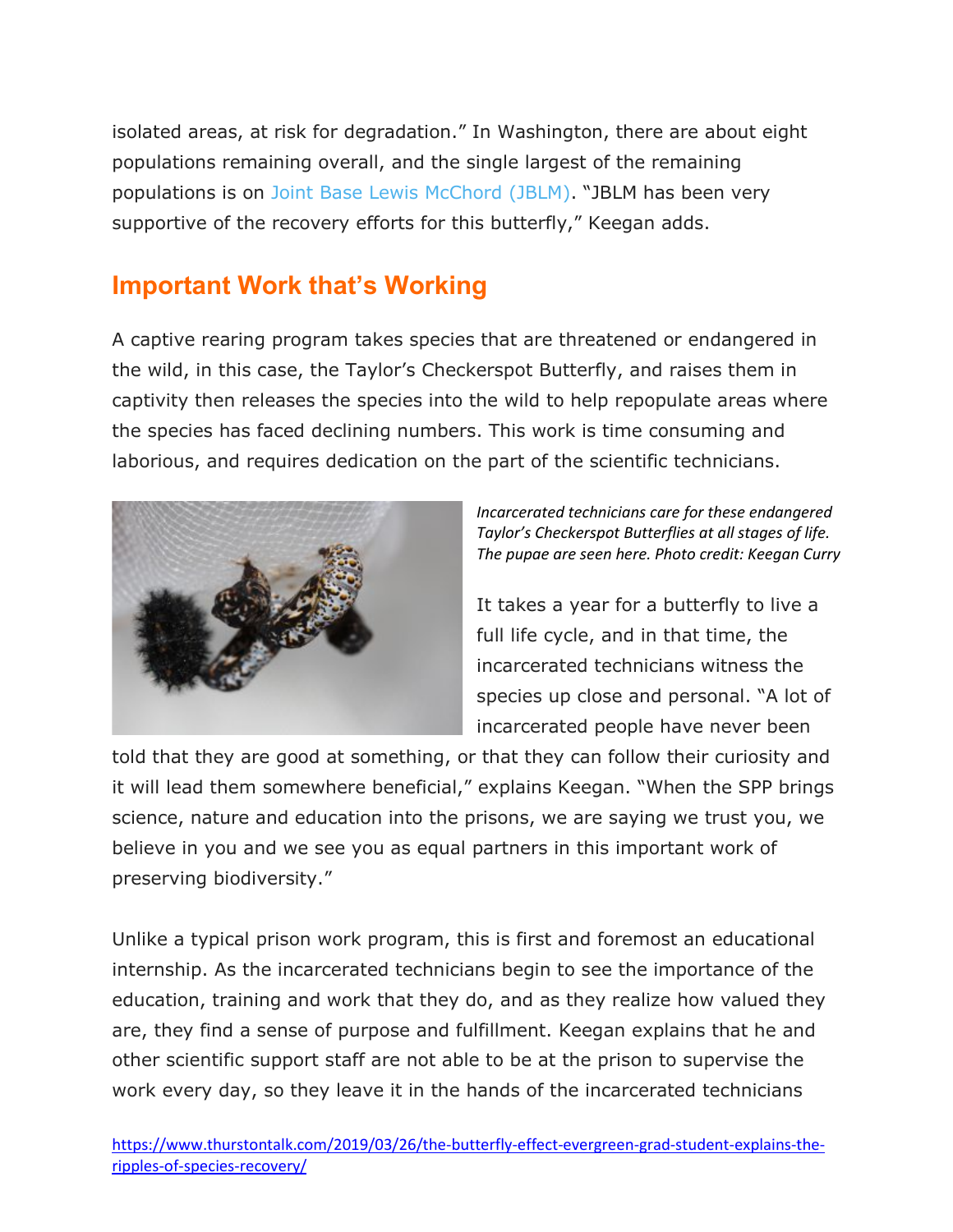and DOC support staff. "They have to work independently and sometimes solve complex problems, and they do it really well," he says.

Since 2011, incarcerated technicians at Mission Creek have successfully raised over 18,000 captive butterflies for release in their caterpillar form.



*When the Taylor's Checkerspot Butterflies are larvae, also known as caterpillars, they are released in prairie lands to aid in species recovery. Photo credit: Dennis Buckingham*

The Taylor's Checkerspot Rearing Program has been an example of successful collaboration. "It's proven to be a model for the Department of Fish

and Wildlife, other conservation partners, and the DOC in working together to find novel solutions to social and environmental problems," says Keegan.

## **Opportunities for Masters in Environmental Studies Students**

As an MES student, Keegan works with SPP and has spent the last two and a half years pouring over the data collected in the captive rearing program. Instead of building a study from the ground up and collecting data over a year or so, Keegan is able to look at nearly a decade's worth of data collected by the incarcerated technicians at Mission Creek along with data from the butterfly lab at the Oregon Zoo. "This data is a goldmine of biological information that can help researchers understand more about the butterfly's behavior and biology in the field." Keegan is the second MES Thesis on the butterfly program to come out of SPP.

Keegan is specifically analyzing the reproductive capacity of female butterflies that are captured and brought to the lab to lay their eggs. When Keegan translates all this raw data, the information, which has mostly just been